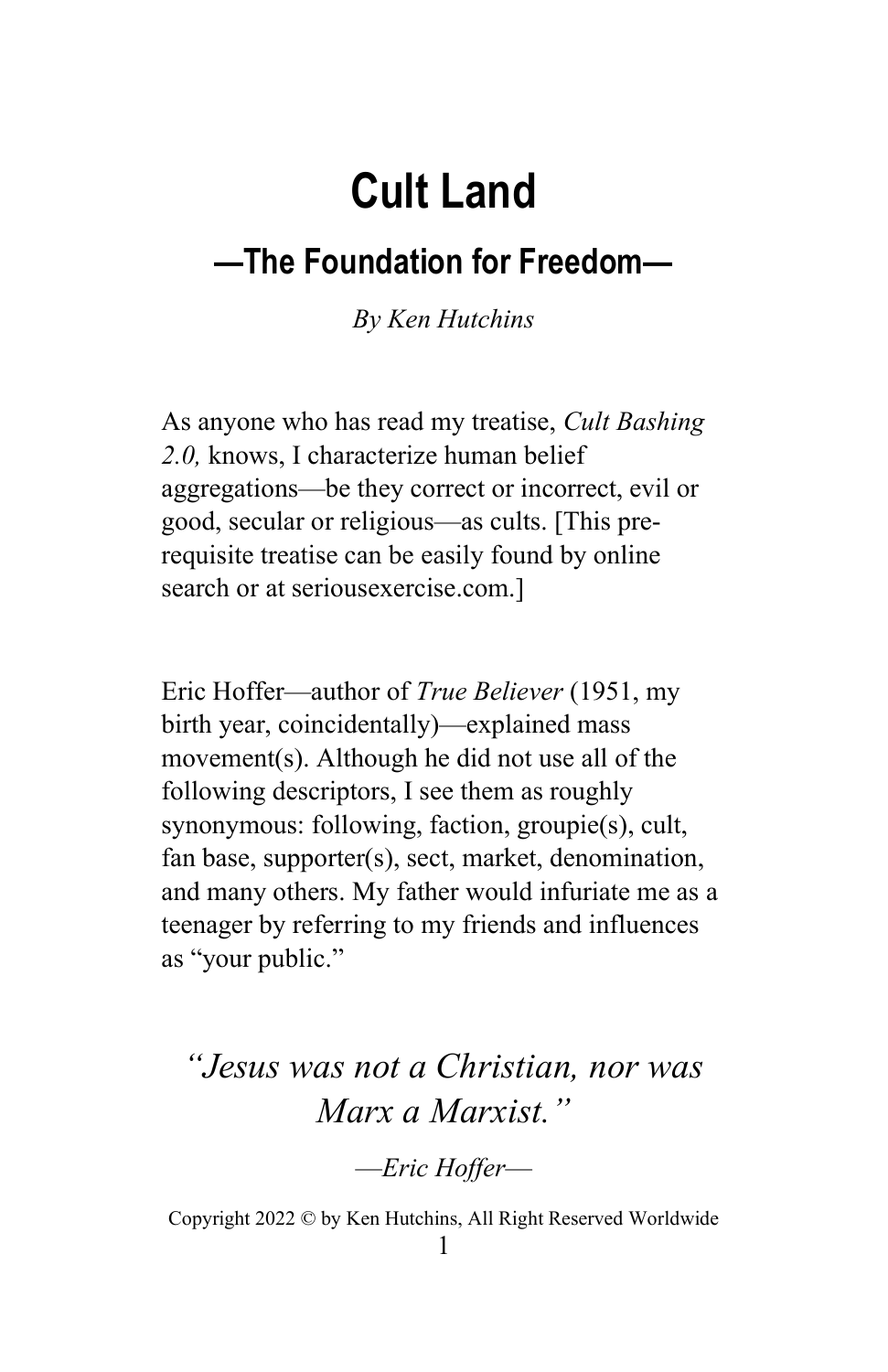When caught reading Positioning—The Battle for Your Mind by Al Ries and Jack Trout, Arthur Jones—the founder and owner of Nautilus Sports/ Medical Industries, INC, ripped it out of my hand, brusquely thumbed through it and shoved it back to me and declared:

"If you really want to read THE BOOK about marketing, read True Believer."

#### Inquisitions

The despots of human society have always endeavored to control the rest of us. And this begins with controlling what we think and believe as this will ultimately determine our actions and become a threat to them.

If the reader will permit me to restrict my illustrations to Judeo-Christian history, I can trace despotic religious rule that consistently sought to control cultish thought and practice. Before the Romans (a secular cult) took over much of the Mediterranean, the Jewish (a religious cult) leaders dealt with many rebels who emerged to deviate from Jewish law. Then, when the Romans were in charge, they allowed the Jews to marginalize Jesus of Nazareth. All of these corrective actions were a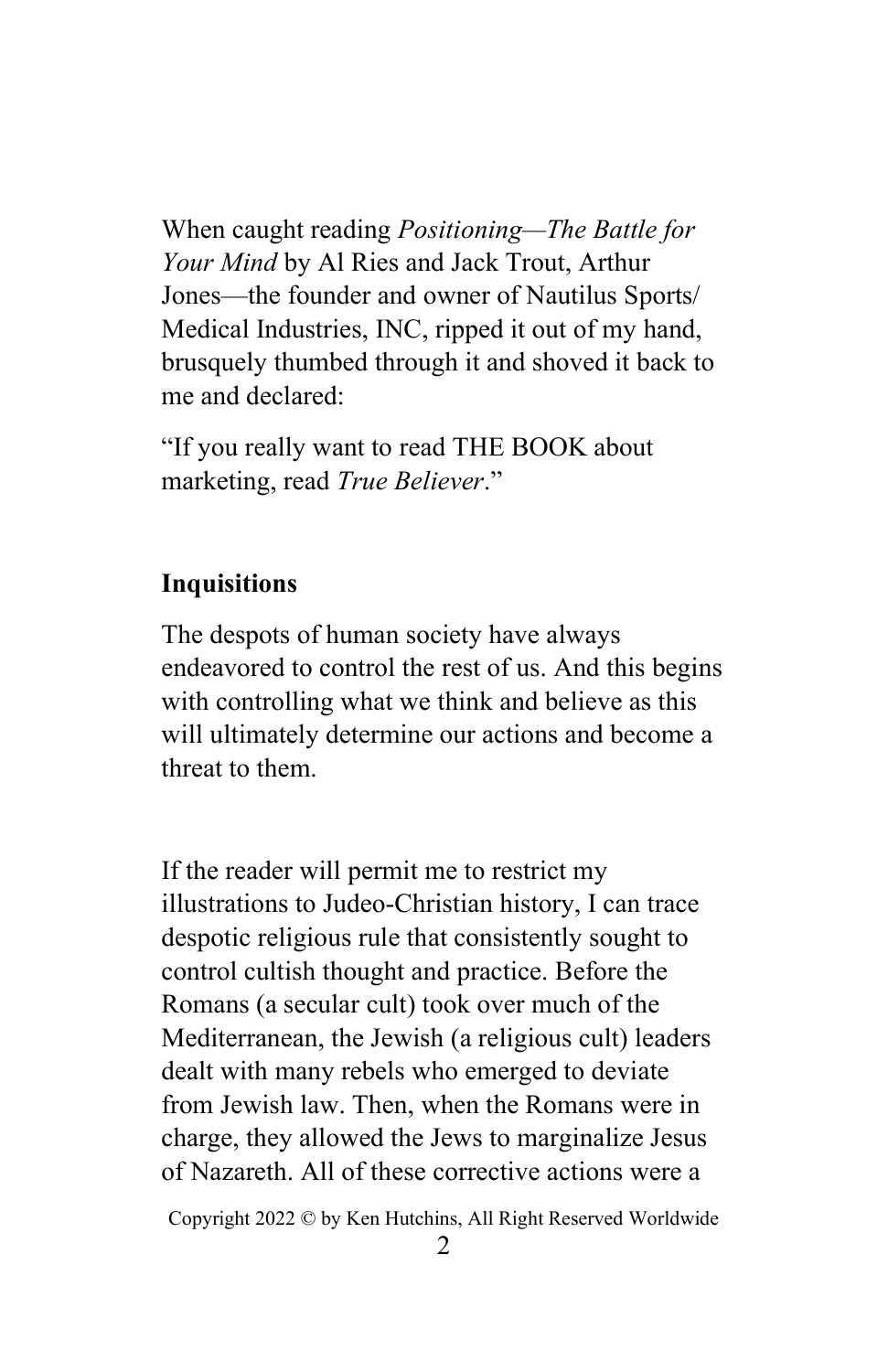form of censorship (heresy abatement) to preserve the status quo, but also to prevent mob rule through imposed conformity.

However, the Jesus cult was so powerful that it spawned many subcults. And some of these subcults eventually coalesced to form a formidable mass movement. With the formalization of the Catholic Church (The Church), the master cult, and the canonization of their writings into The Bible. The Church, was able to transcend the lifespan of even rulers and countries. The Church attained everlasting life in a sense.

As I have mentioned in my other writings, the mind—under the right conditions—is a fertile source of ideas, good or bad. And when allowed what a despot might consider excessive latitude, it often becomes a threat to the despot.

For the Church, heresy might include the obvious practices of witchcraft, sorcery, paganism, satanism, etc.—convenient categories for casting anything novel or mysterious—or the practices of anyone of a competing religion or those who refused the sacrament. In a sense, a country (a secular cult) used the Church to guard against internal threats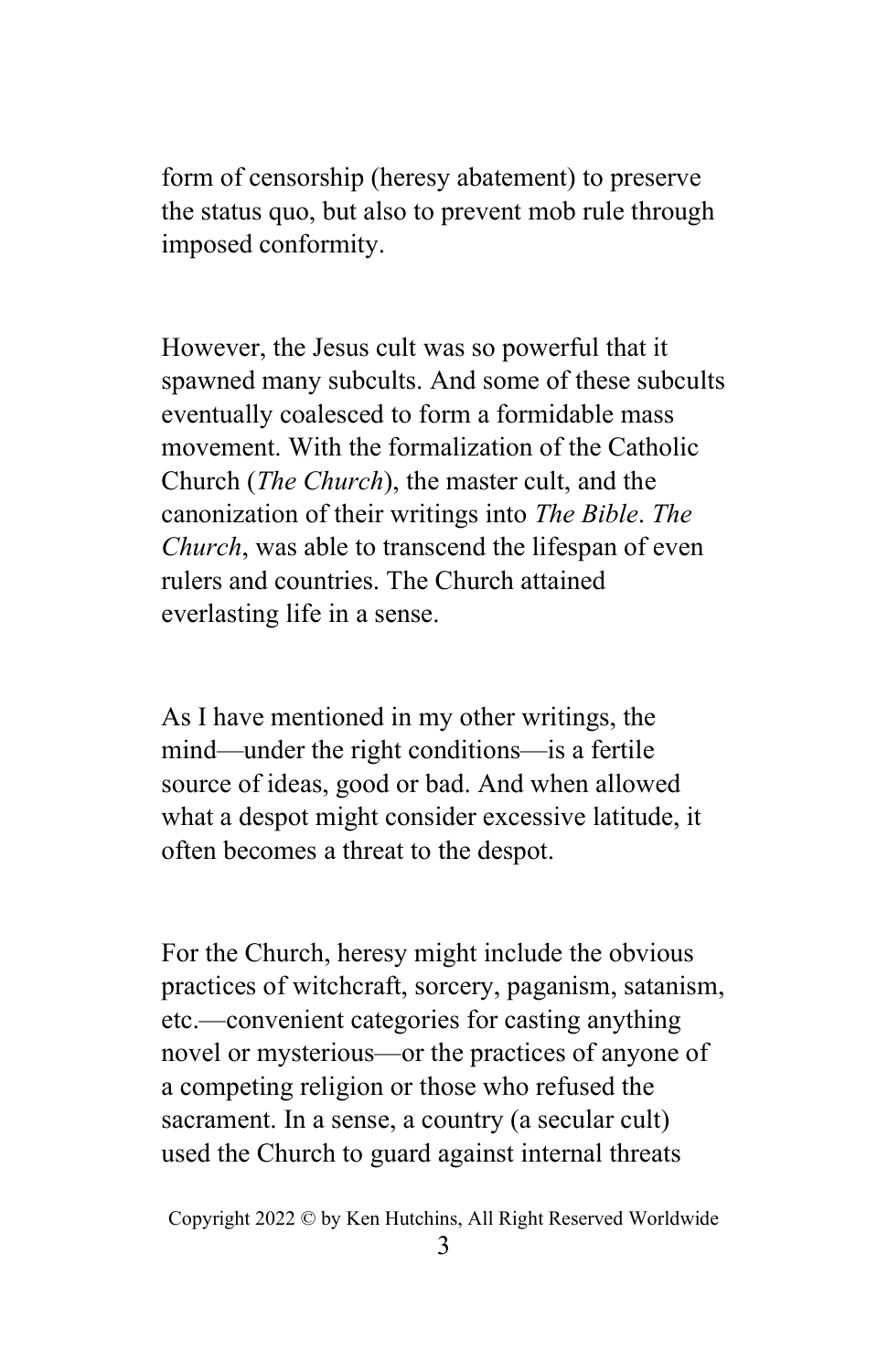while the country used its military to guard against external threats.

[Similarly and internally, the NAZIs employed their Schutzstaffel (SS) and the Bolsheviks employed their Cheka to seek and destroy threatening ideologues. In Orwell's 1984, the Ministry of Truth serves the same purpose.]

The Church became a despot of sorts and worked cooperatively with the rulers (secular despots) of Western nations for over a thousand years. Starting in about 1184 AD, different countries sponsored official inquisitions conducted by the Church. The whole object of the inquisitions was thought control, a heavy-handed way to censor deviant thought (heresy) and expression.

Gradually, the Church lost control and Western creativity found cracks in the Church's bulwark. From these cracks, the Renaissance leaked out like air slowly escaping from a shaken bottle of pop. And an eventual explosion of ideas entailed both secular as well as ecclesiastical abstracts and physical embodiments.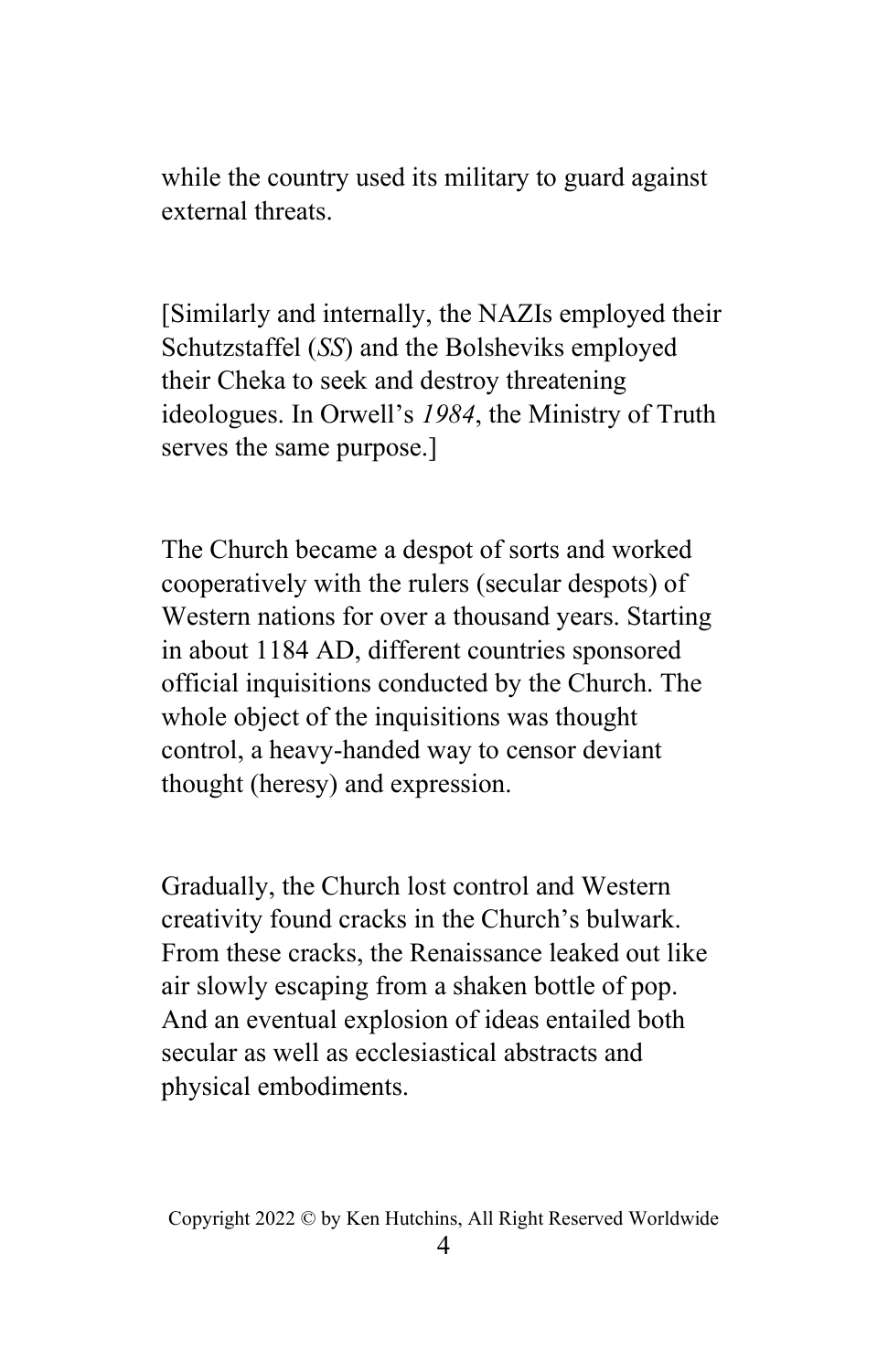For instance, the art of the Renaissance embellished the visual majesty of the Church through paintings, sculpture and architecture, while the emergence of astronomy via Copernicus was abject heresy that begged for censorship. Leonardo invented and constructed many military weapons and public works and contraptions in addition to being prosecuted by the Roman Inquisition. However, the Church did enjoy his Godly portraits.

[With the advent of astronomy (a science-based cult), astrology (a mysticism-based cult) was increasingly relegated to the auspices of the *occult* (another word to conflate with  $\textit{curl}$ ). I suppose this weakened the Church, but I would need much more study to confirm this. Perhaps Copernicus was able to dodge the inquisition for his sun-centric model of the solar system due to being a Catholic canon.]

I, like many, confused the Renaissance with the Reformation for most of my life. And they are certainly related and do overlap chronologically. It can be argued that the Renaissance led to the Reformation. But before the Reformation started with Luther's so-called *heresy*, the Renaissance bestowed a great gift to the Church.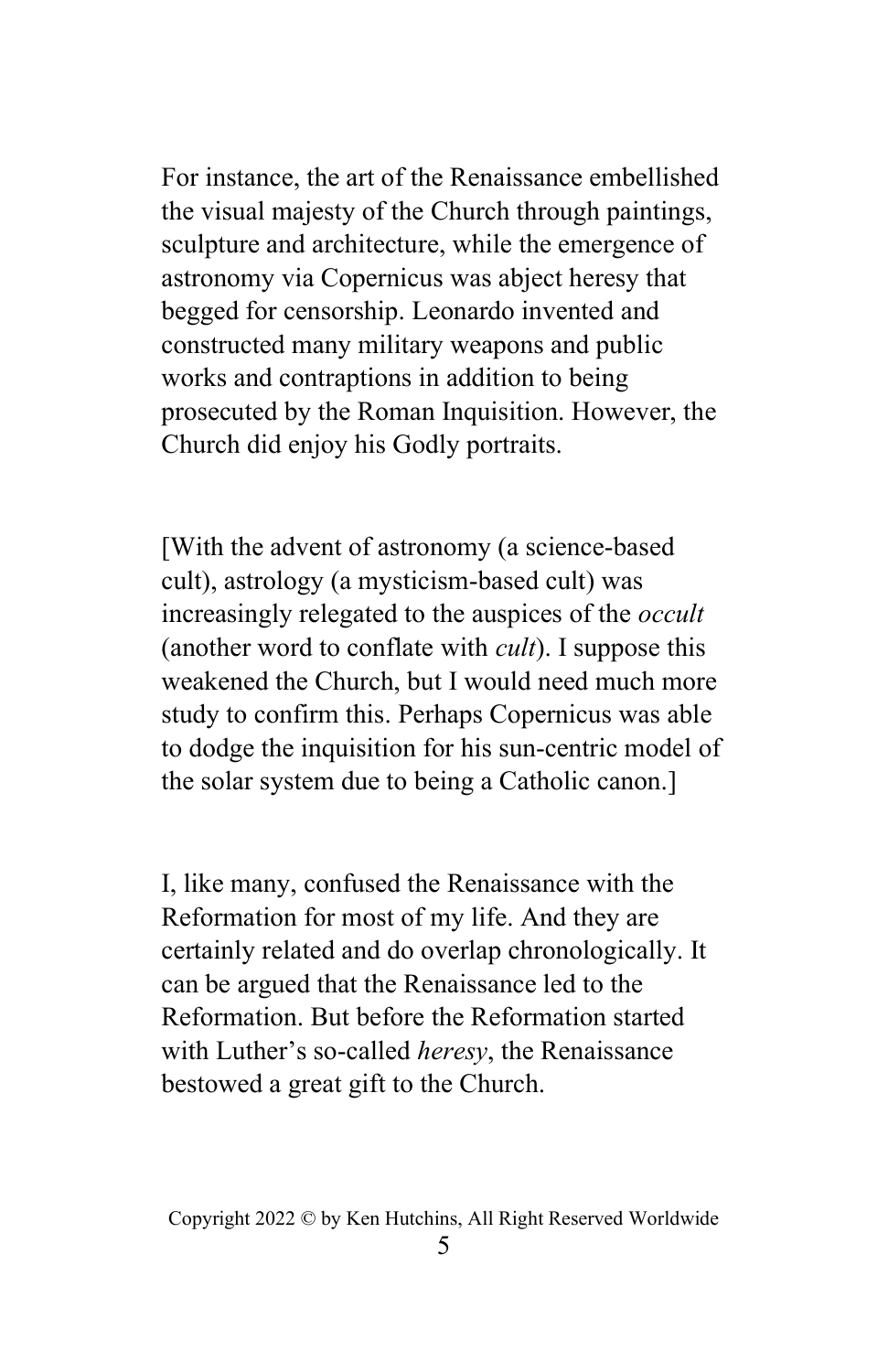With Columbian entrepreneuring, the Church, in cooperation with the Spanish monarchs and their military, claimed vast territories to plunder for wealth beyond imagination. Note that conquering Spanish conquistadores are almost always pictured with a priest.

But after 1492, containment of the cults began to unravel. With the writings of Martin Luther in 1517, the proverbial Pandora's Box gapped wide in Christendom. And for the many decades afterwards, religious wars ravaged Europe with Christian against Christian. Even the infamous Spanish Inquisition could not put the genie back into the bottle.

While Spain annexed most of the Caribbean and Central America and much of North and South America, they seemed to ignore the northeastern coast of North America. I guess that this area was not attractive as it was colder and because their expeditions to find wealth in these areas were failures. But it attracted the interests of other European countries who wanted to avoid trouble with the Spanish-American holdings. And note that the Spanish holdings were almost exclusively Catholic while the Spanish Inquisition initiated by King Ferdinand and Queen Isabella was still in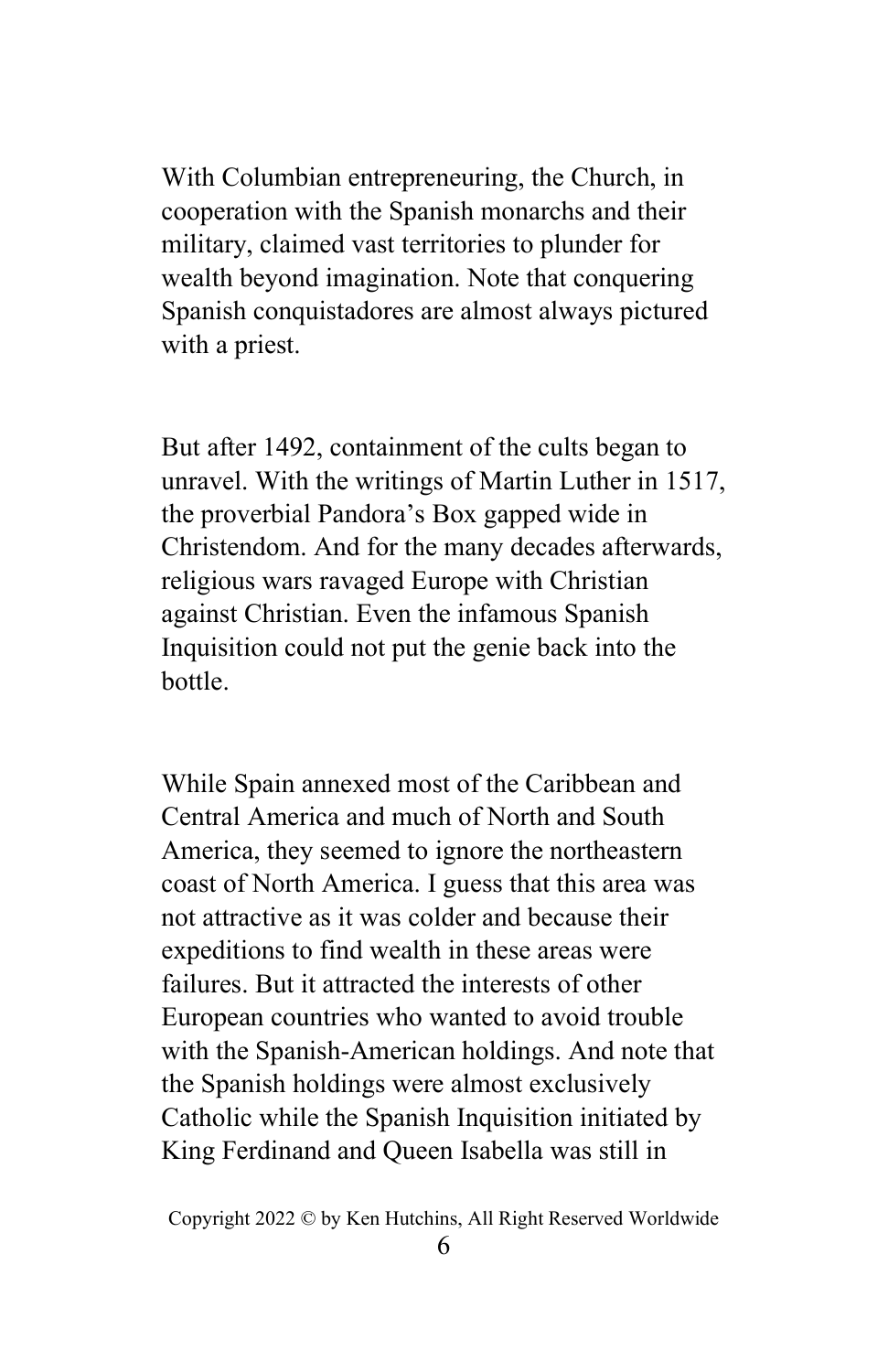progress in their homeland as well as in all Spanish colonies and territories, which included the Canary Islands, the Kingdom of Naples, and all Spanish possessions in North, Central, and South America. Spanish territories were no place for protestant cults. [The Spanish Inquisition lasted from 1484- 1834!]

Almost 100 years after the major Spanish conquests in the Americas, Jamestown was established as a business concern, but then other enclaves sprang up as many cults fled Europe seeking asylum. Most of these cults were protestant sects spawned by the Reformation and oppressed by the rulers of their homeland. And some enclaves were Catholic asylums for those who had been banished by protestants in Europe, particularly by those of England where Henry VIII had formed his own state church in opposition to Catholicism.

#### Come One, Come All to Cult Land

Ironically, the various cults along the eastern seaboard—although almost all protestant Christian—did not take kindly to the specific beliefs and practices of the others. Some enclaves enacted and enforced onerous laws prohibiting certain behaviors after sundown or on the Sabbath. Those neighbors caught in the wrong community at the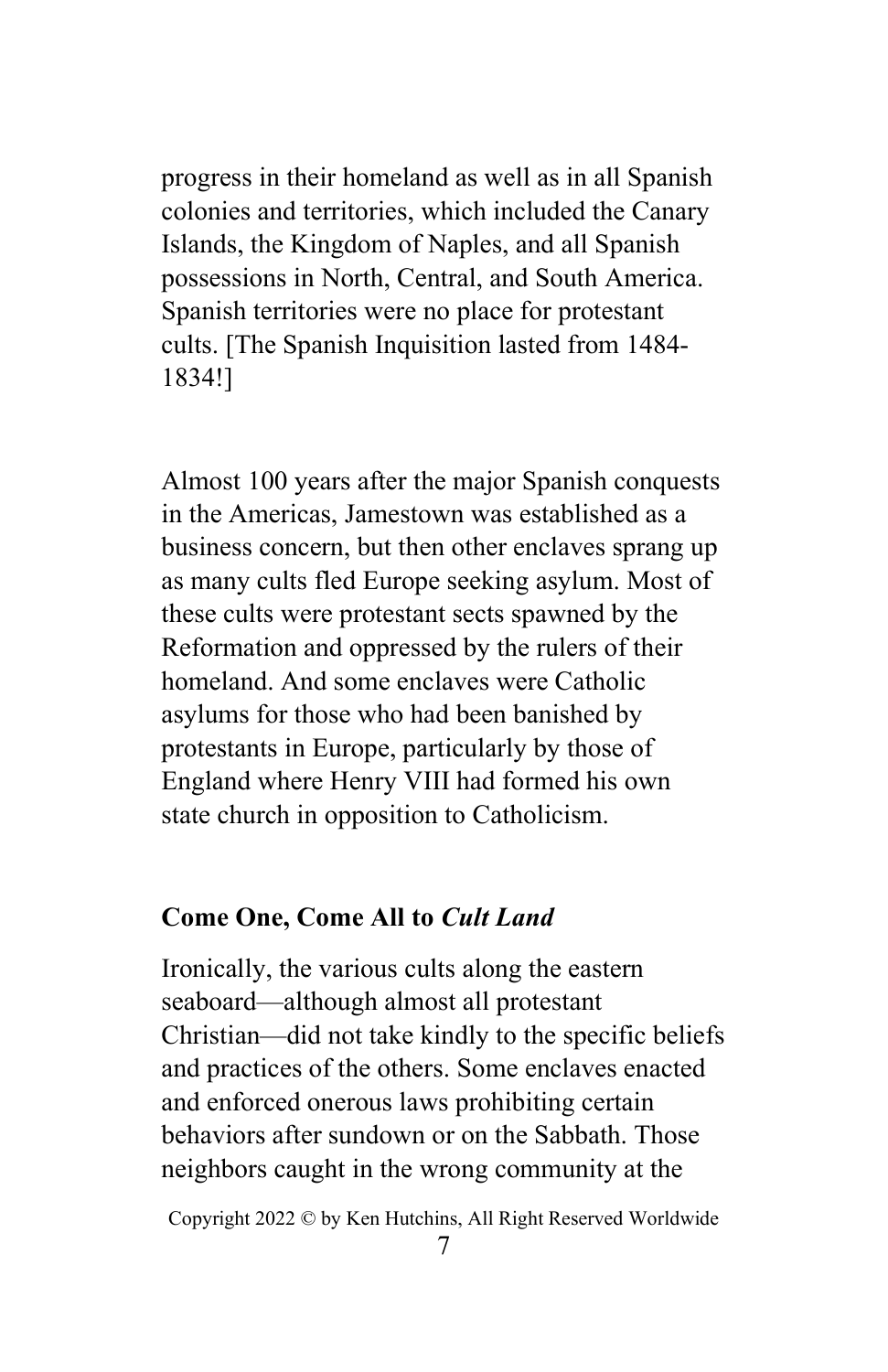wrong time were often harshly punished. Torture, hanging, imprisonment, and enslavement might transpire. Being exposed as a Jew or an atheist evoked a certain death sentence among some of the enclaves. So, if you were told, "Escape to America for religious freedom," think again.

Between 1607 and 1649, many settlers died due to starvation, disease, Indian wars, exposure, and miscellaneous violence.

[Between 1607 and 1624, when the first Jamestown site was abandoned and relocated, typhoid fever and dysentery visited Jamestown in recurrent epidemics, killing 30% or more of the inhabitants with each onslaught. With regular injections of new colonists to replace the expired ones, thousands died over a period of 17 years due to these diseases as well as due to other dangers. As Jamestown was a business venture, precise records were kept that might not have been kept so well for the other settlements.]

And with so many challenges to life in their harsh environment, the leaders of these enclaves got together with a spirit of cooperation to survive and enacted the Religious Tolerance Act of 1649. This act protected everyone of all faiths—Jews and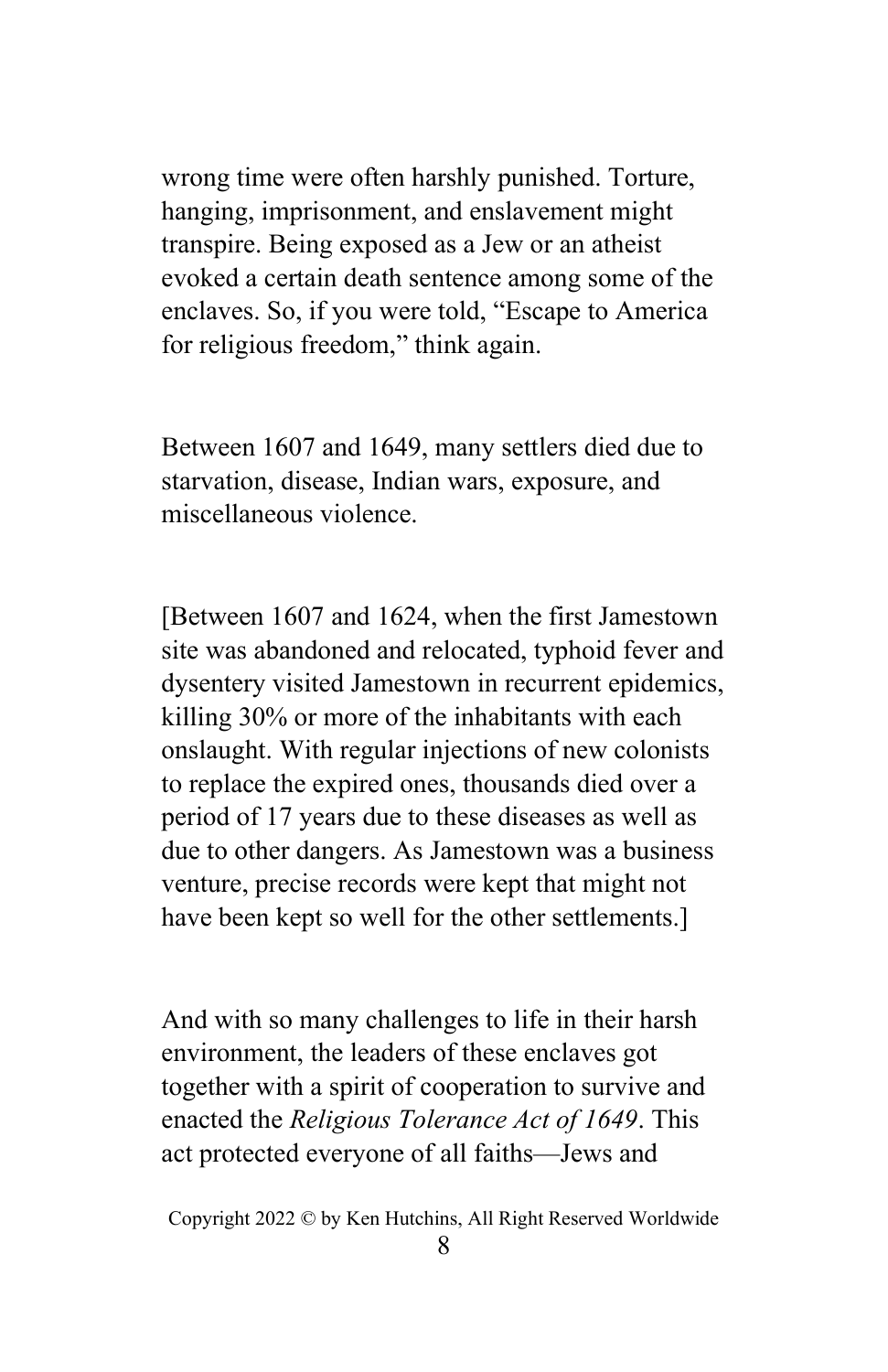atheists excluded—from the special religious rules of the various cults. This established what I consider to be the one special sanctuary on the planet for the undesirable cults of Europe. And, of course, many more cults were spawned by and/or attracted by this sanctuary.

The United States of America experienced a cult explosion. And this was fertile ground for the emergence of the fourth major Abrahamic religion which became The Church of the Latter-day Saints.

Of course, the freedoms protected by the United States fostered many other cults: the Seventh-day Adventists, the Amish, the Branch Davidians, the Jehovah's Witnesses, the Watch Tower Bible and Tract Society, the Church of Christ, Scientist, the Church of Scientology, the Peoples Temple (Jim Jones), the Methodists, the Quakers, the Shakers, the Mennonites, and on and on. And there were also many new Jewish sects, Islamic sects, and atheist organizations. It seemed that once a church or synagogue or mosque was established, more sects would break off from it to expand additional followings geometrically.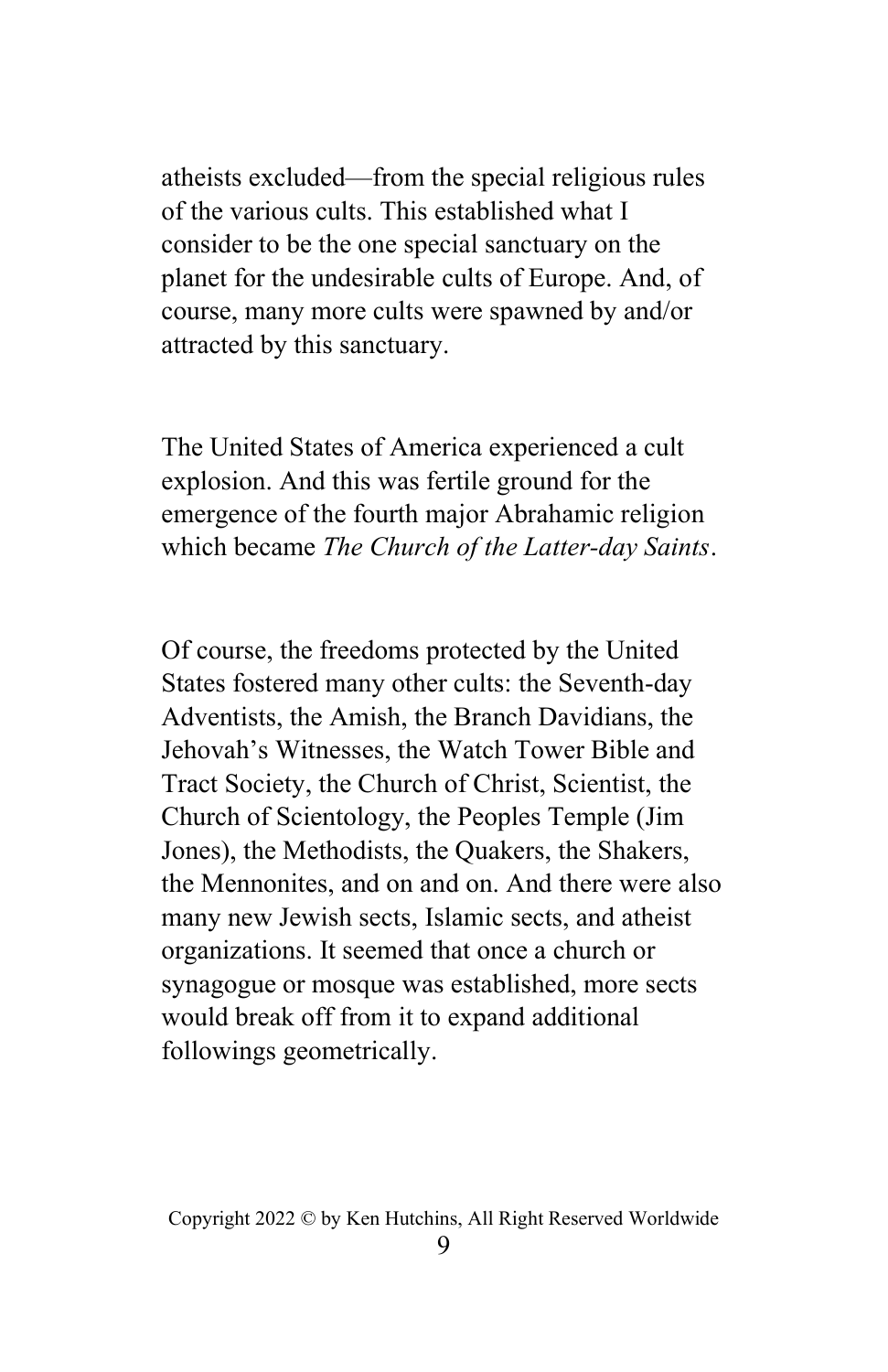$\Box$  assumed for many years that the phrase, *Wackos* from Waco originated with those who mocked the Branch Davidians. Actually, the phrase originated in 1839 with the contest to decide the location for the capital of Texas (before statehood). I believe that Harrisburg (the present site of Houston), Austin (formerly Waterloo), Washington (on the Brazos), and Waco were contenders. The other three, in their attempt to discount Waco's bid, marginalized Waco as a community of undesirables.

Coincidentally, the Branch Davidians and the Peoples Temple originated in the same year (1955).]

And as time progressed, the Spanish colonies divorced Spain and most of the North America English colonies divorced England. And all those conflicting and competing legacy cults [my word for those cults arriving before 1649]—the Presbyterians, the Calvinists, the Baptists, the Pilgrims, the Puritans, the Jews, the Catholics, the atheists and probably others, along with the others that followed between 1649 and the inception of the United States—consorted to morph the Religious Tolerance Act of 1649 into the First Amendment of the United States Bill of Rights to guarantee us freedom of assembly, speech, and religion.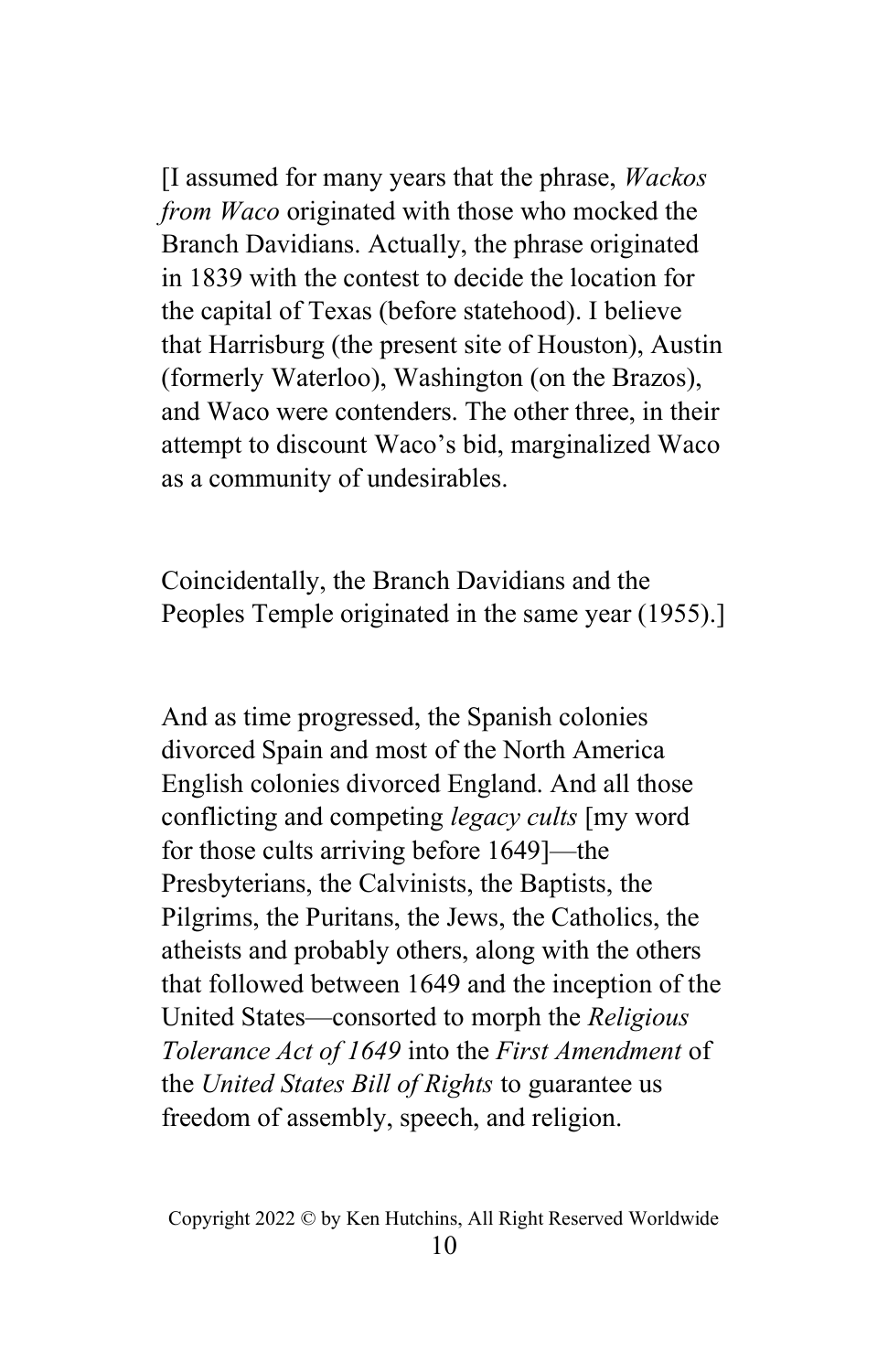So please be careful when you slam some group you dislike as a cult. If you live in the United States, you are probably slamming yourself.

Perhaps a descriptor would help to denote a cult as good or bad. Something like death cult or pedophilia cult would mark the cult as bad; however, the contextual connotation leads many readers to conclude that all cults are bad. And there's another consideration to this natural prejudice.

I challenge the reader to name a cult—any organization or group devoted to some cause—that does not have detractors. Naming a cult that has a 100% positive following is nigh impossible. Even your favorite sports team is despised by its opponents. Even ostensibly good organizations the United Way, Rotary International, the Lions Club, the Shriners, the Daughters of the American Revolution, the Girl Scouts, the YMCA, Goodwill, the Salvation Army, etc.—have those who regard them as evil.

And as I thoroughly documented in Cult Bashing 2.0, Cult did not have a pejorative meaning as listed in formal dictionaries until about the advent of